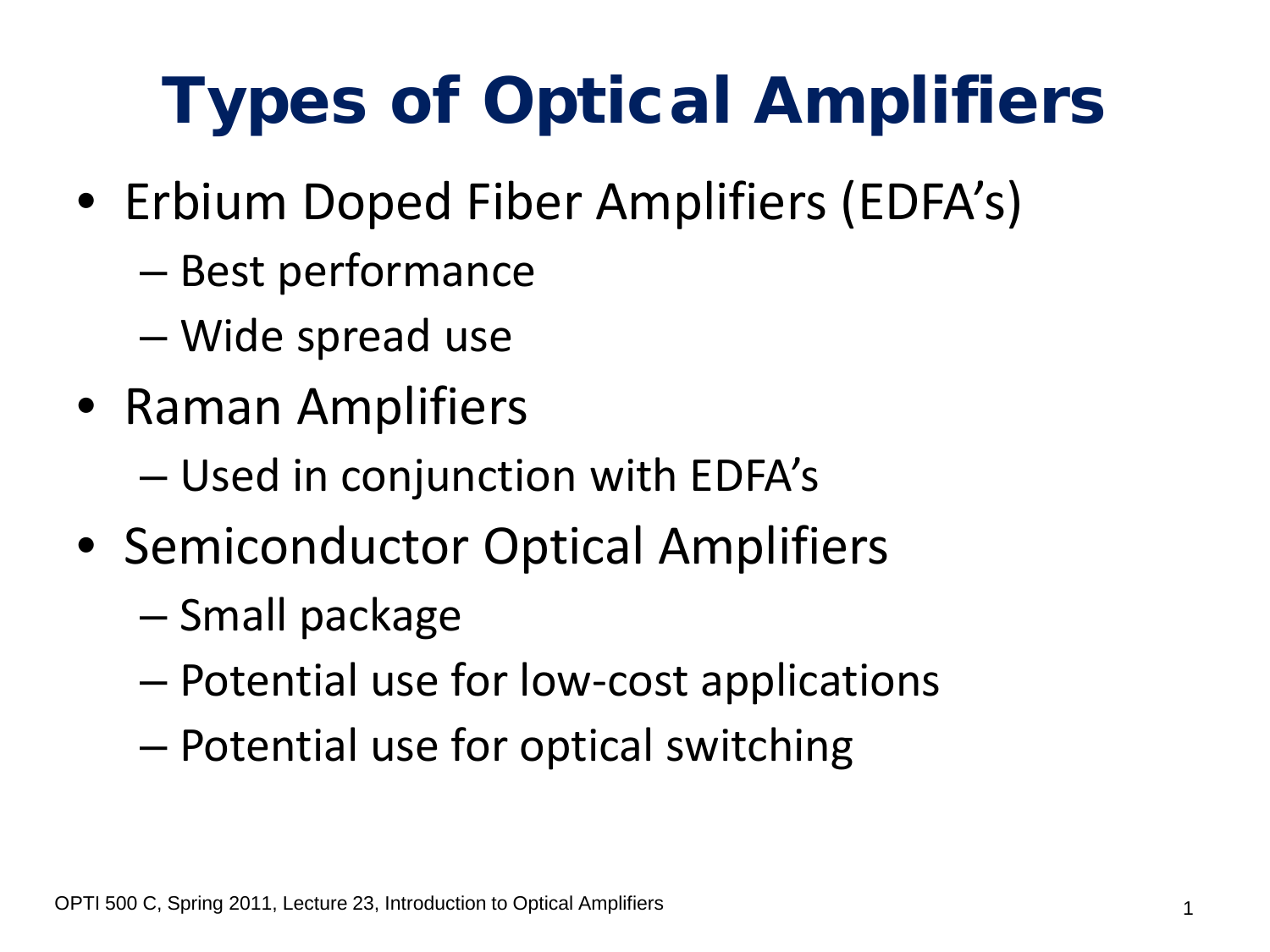## Erbium-Doped Fiber Amplifiers

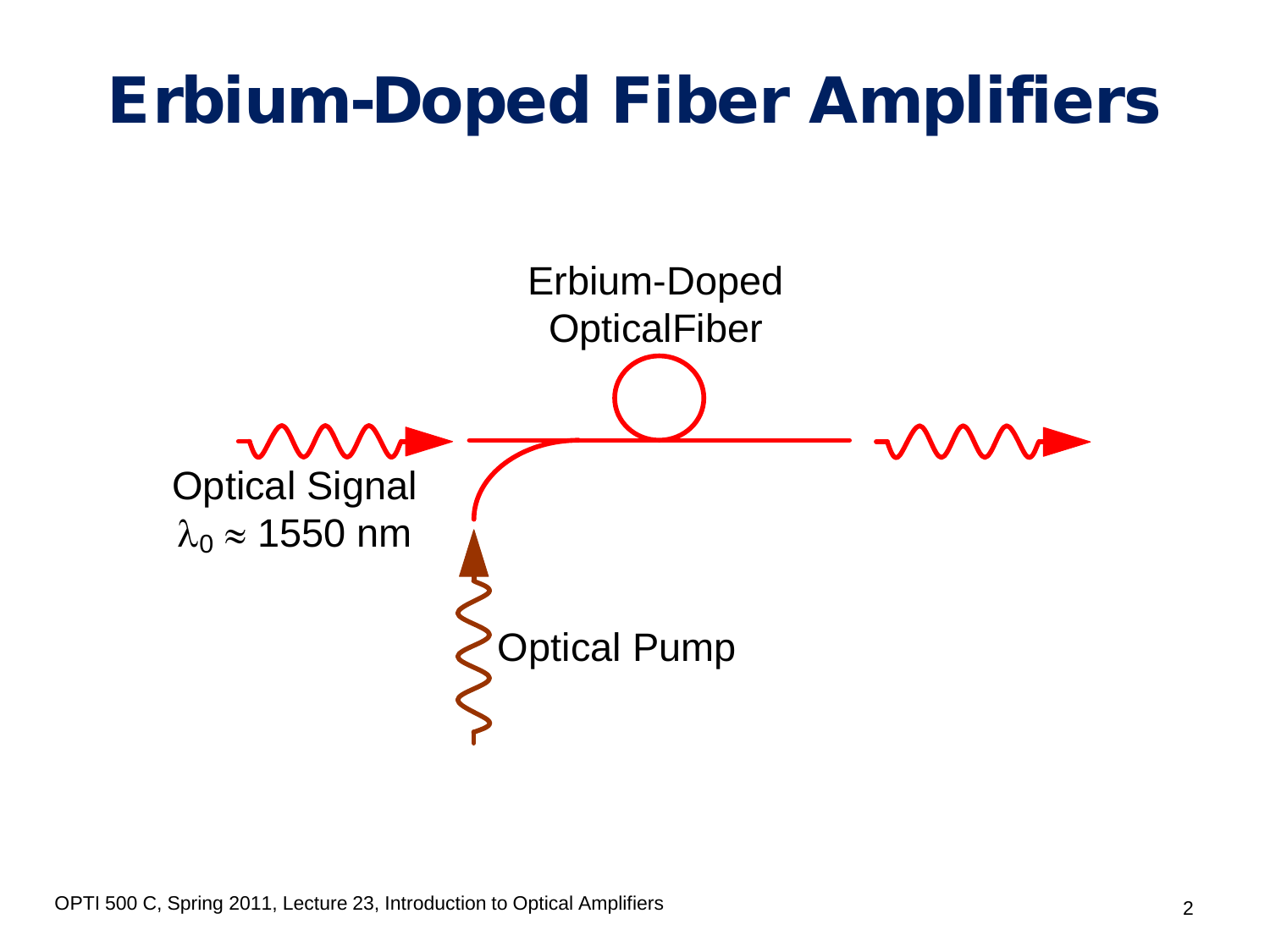## Semiconductor Optical Amplifiers

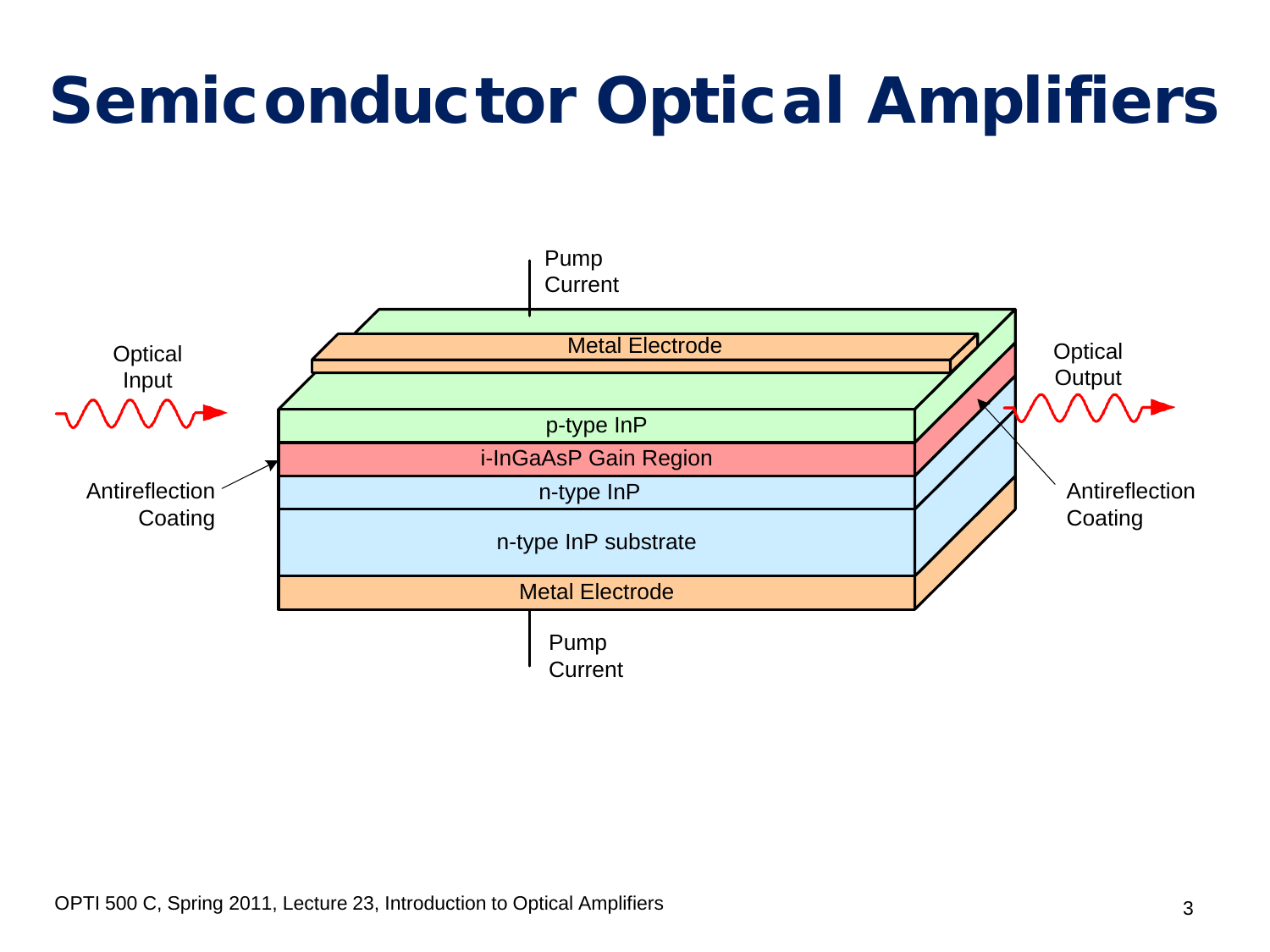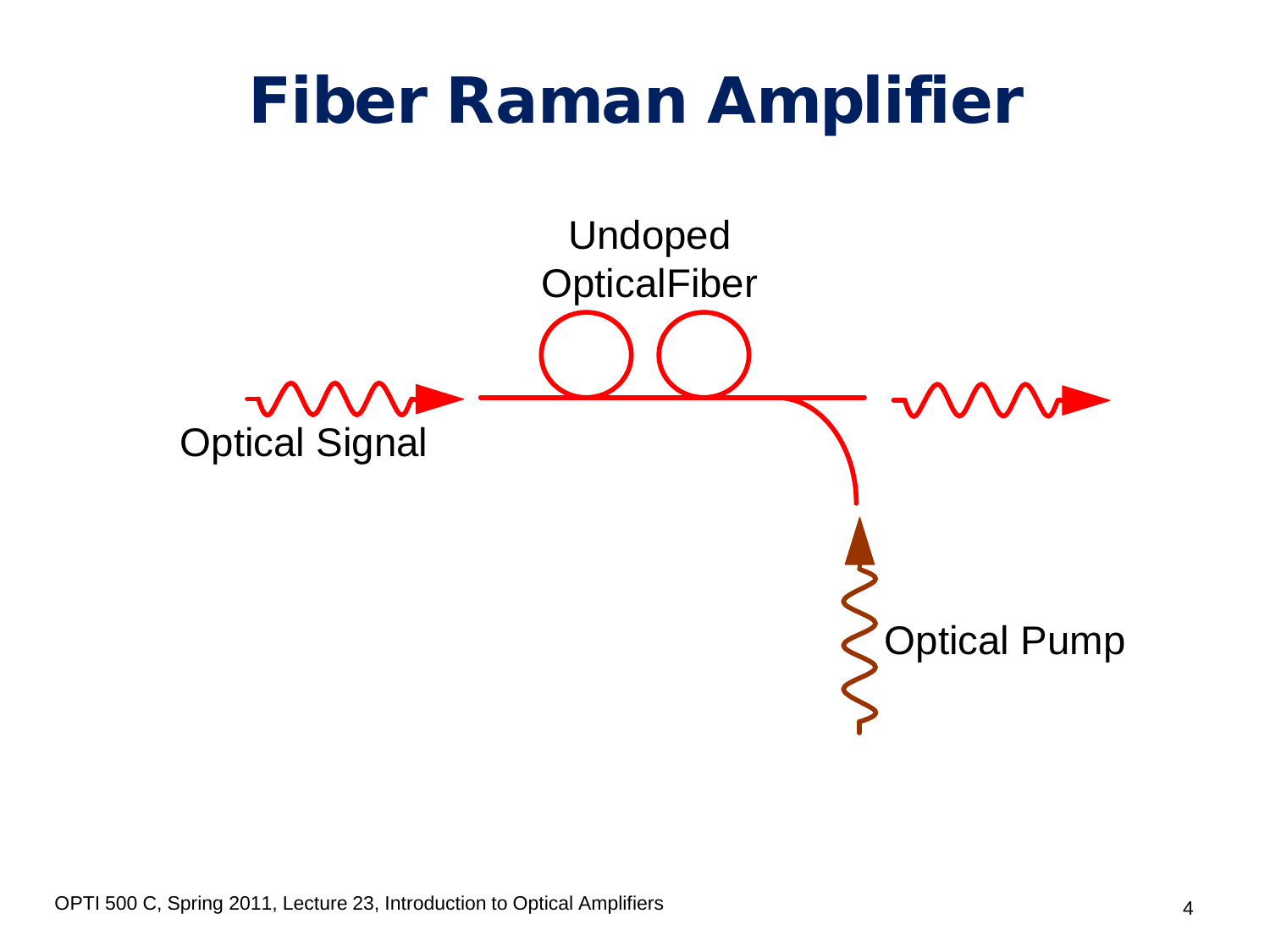# Typical EDFA Characteristics

| Wavelength                                | $1.55 \mu m$ |  |
|-------------------------------------------|--------------|--|
| <b>Bandwidth</b>                          | 30-40 nm     |  |
| Gain                                      | $30-45$ dB   |  |
| 20-100 mW<br><b>Pump Power</b>            |              |  |
| <b>Pump Wavelength</b><br>980 nm, 1480 nm |              |  |
| <b>3 dB Saturation Power</b>              | 5-10 dBm     |  |
| <b>Polarization Sensitivity</b><br>No     |              |  |
| <b>WDM Crosstalk</b>                      | No           |  |
| Noise Figure                              | $4-6dB$      |  |

Noise Figure = Signal-to-Noise Ratio<br>Signal-to-Noise Ratio *in out*  $=\frac{9 \text{ g}}{\text{Signal to Noise Ratio}_{in}}$  0 dBm = 1 mW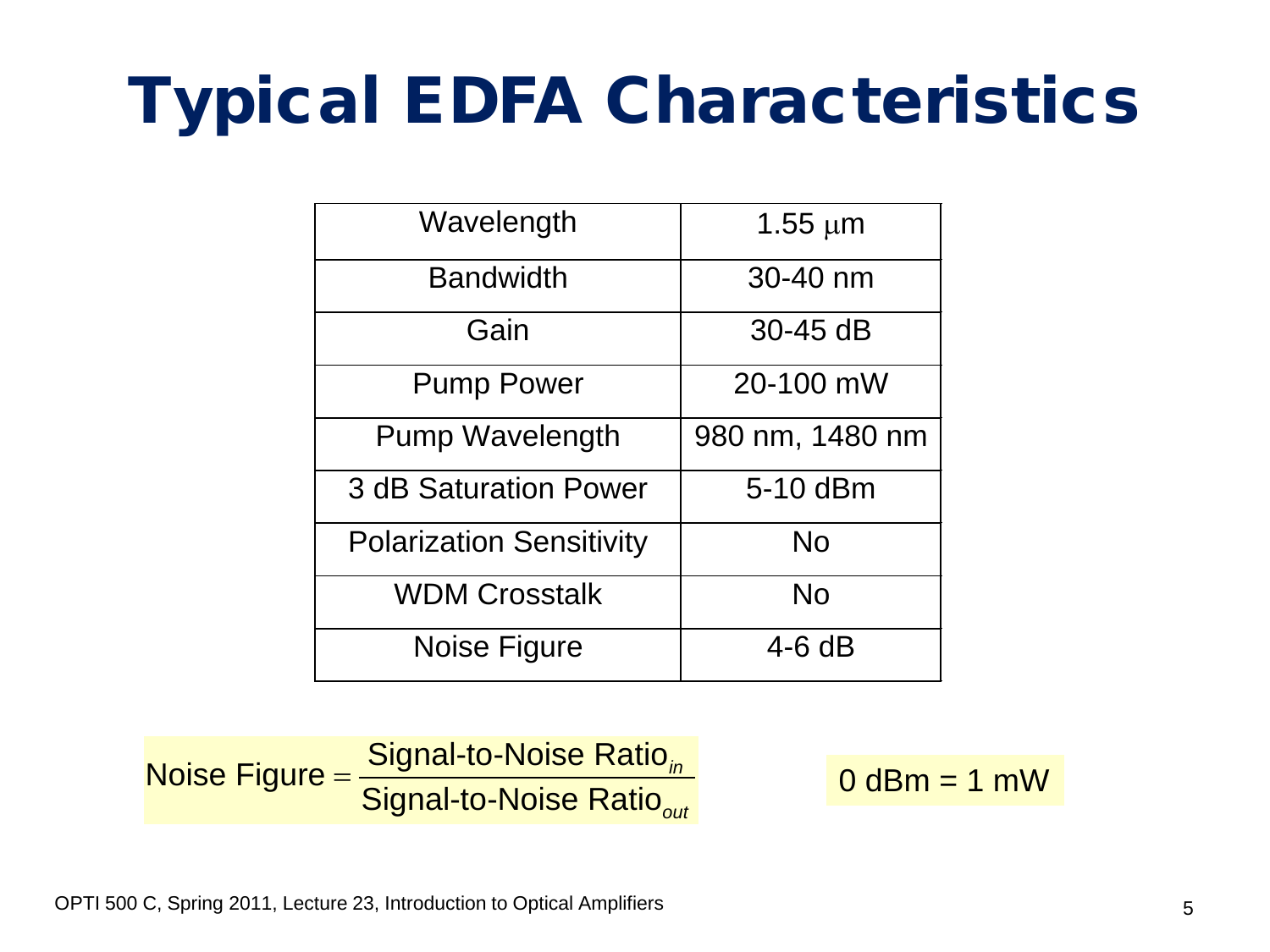## Optical Communication Bands

| <b>Band</b> | <b>Descriptor</b>    | Range (nm)   |
|-------------|----------------------|--------------|
| O band      | Original             | 1260 to 1360 |
| E band      | Extended             | 1360 to 1460 |
| S band      | Short wavelength     | 1460 to 1530 |
| C band      | Conventional         | 1530 to 1565 |
| L band      | Long wavelength      | 1565 to 1625 |
| U band      | Ultralong wavelength | 1625 to 1675 |

Source http://www.linktionary.com/f/fiber-optic.html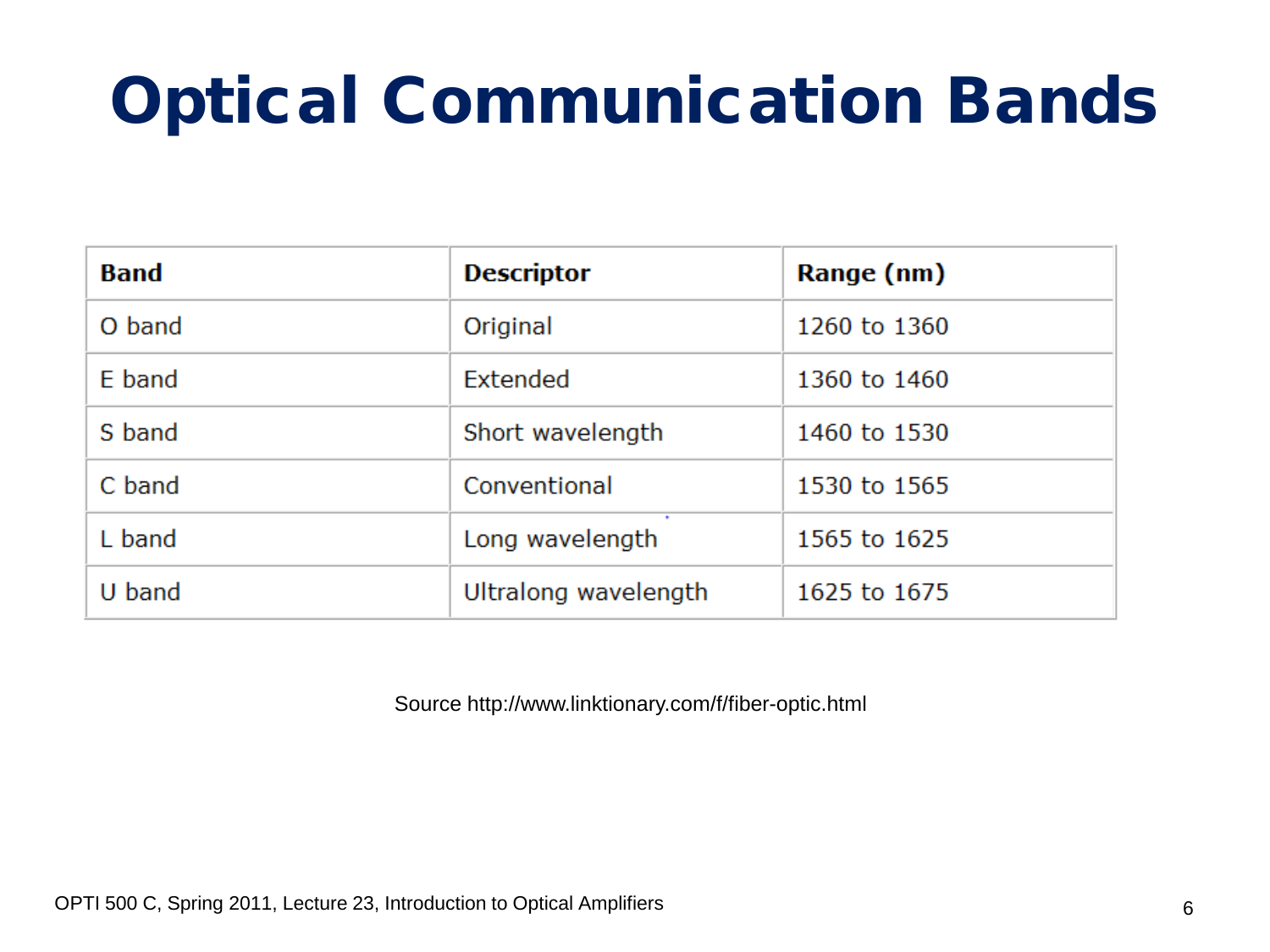### EDFA as a Pre-Amplifier



B= 6.2 GHz

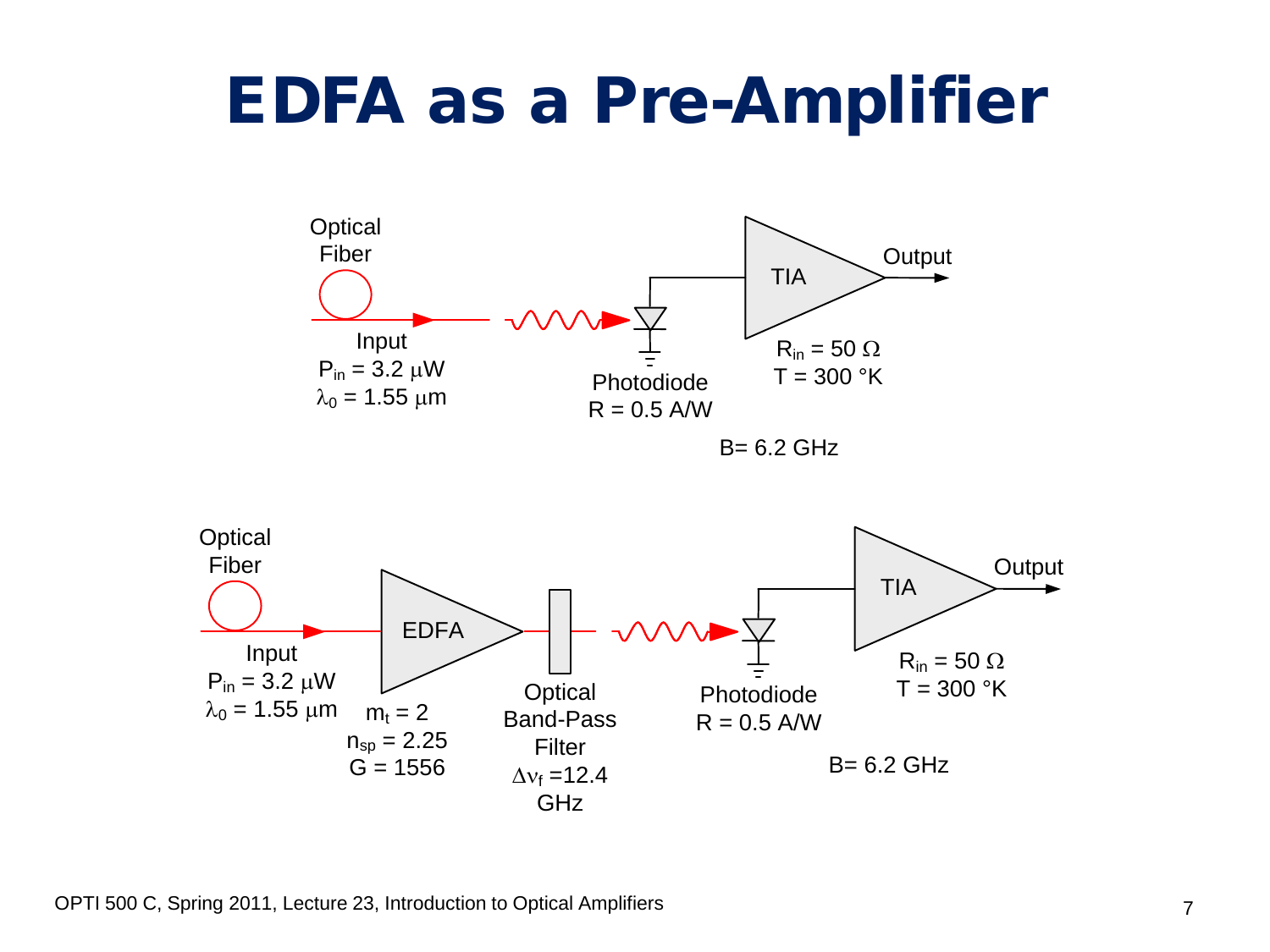#### Noise Sources Without EDFA



OPTI 500 C, Spring 2011, Lecture 23, Introduction to Optical Amplifiers 8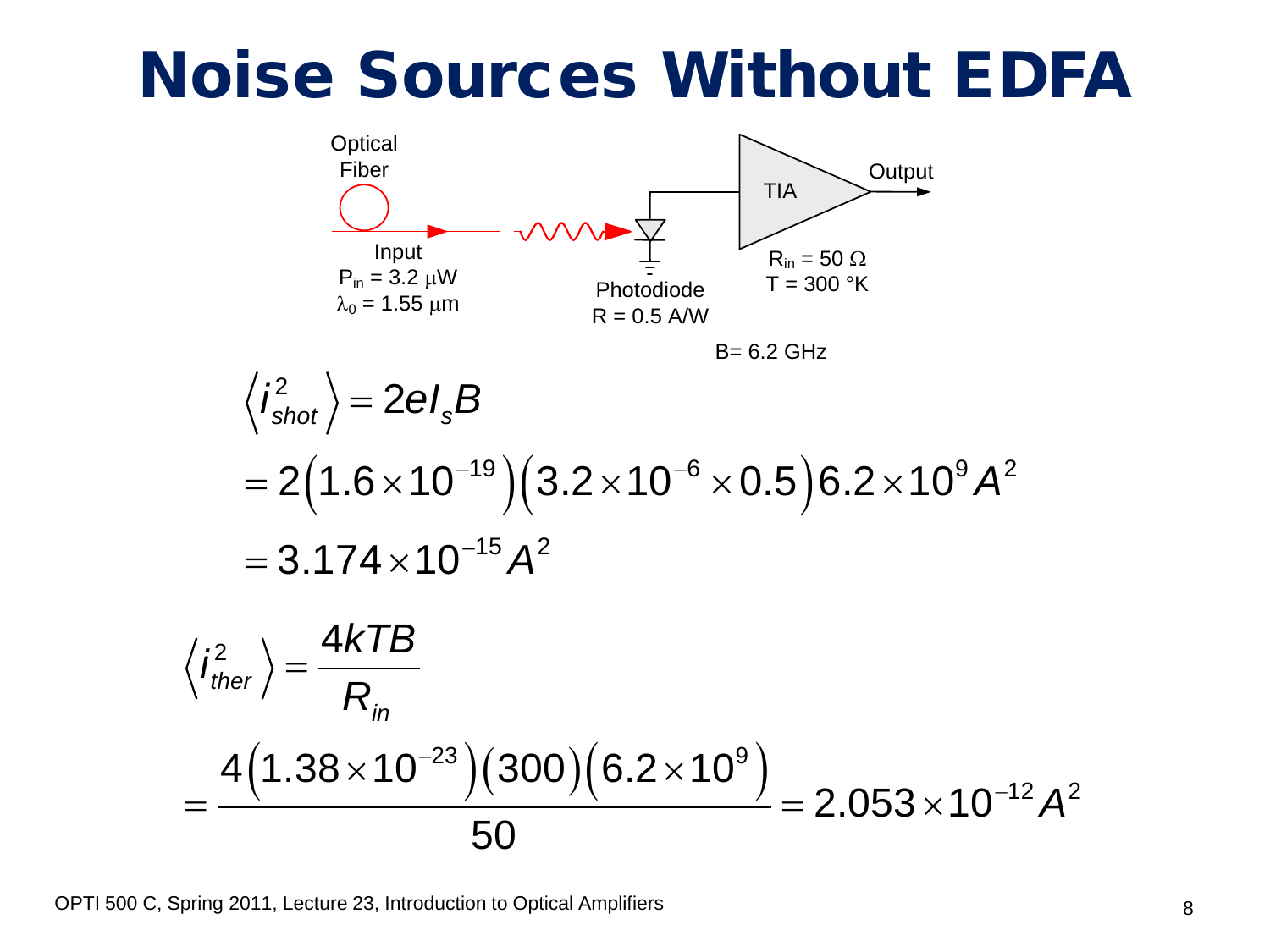## Signal-to-Noise Ratio (SNR) - No EDFA

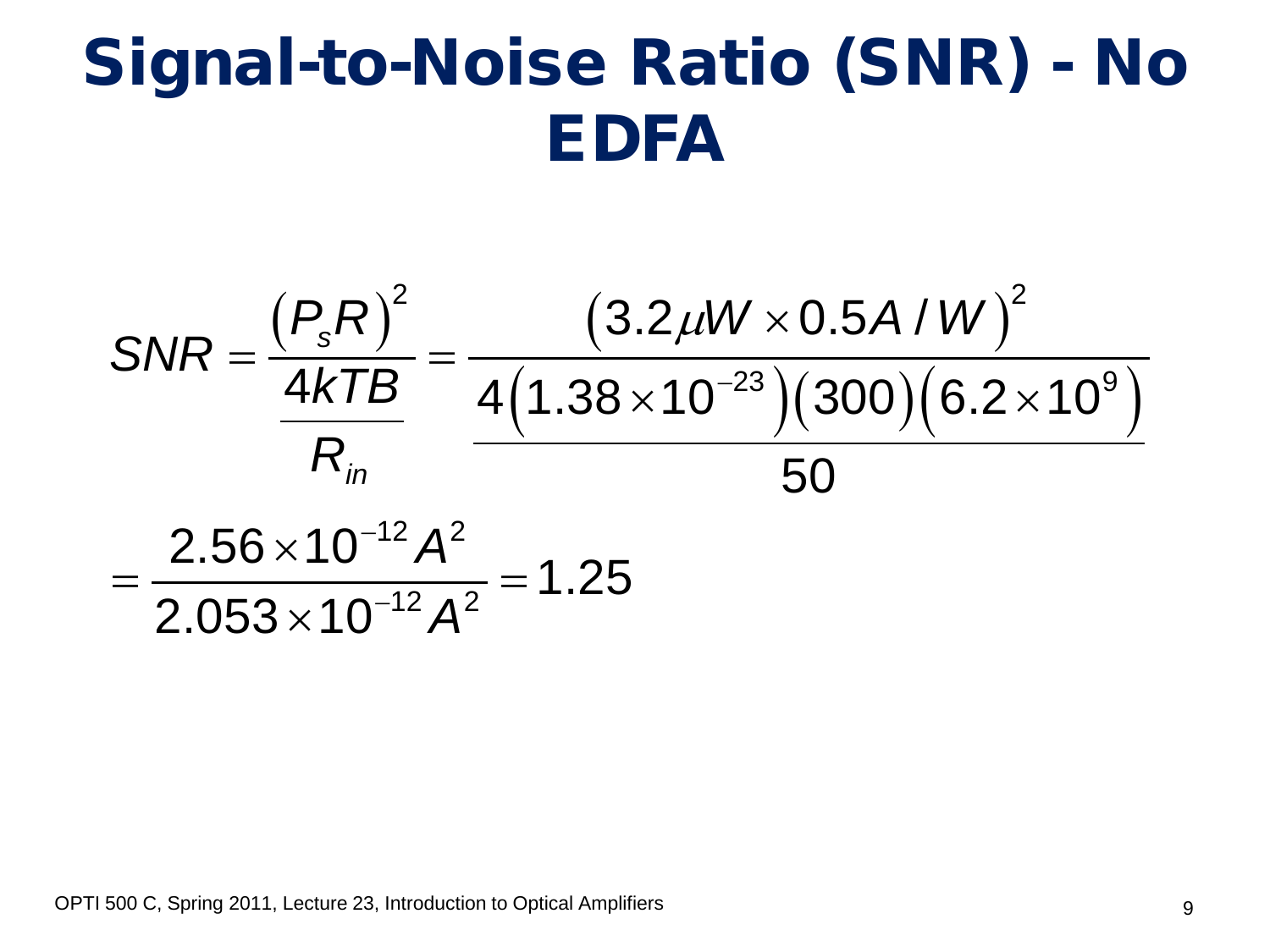## Amplified Spontaneous Emission (ASE) in the EDFA



$$
P_{ASE} = m_t n_{sp} h v \Delta v_t
$$
  
= (2)(2.25)(6.63×10<sup>-34</sup>)(1.94×10<sup>14</sup>)(1.24×10<sup>10</sup>)  
= 7.18×10<sup>-9</sup> W

$$
I_{\text{ASE}} = RP_{\text{ASE}} = (0.5)(7.18 \times 10^{-9}) = 3.59 \times 10^{-9} A
$$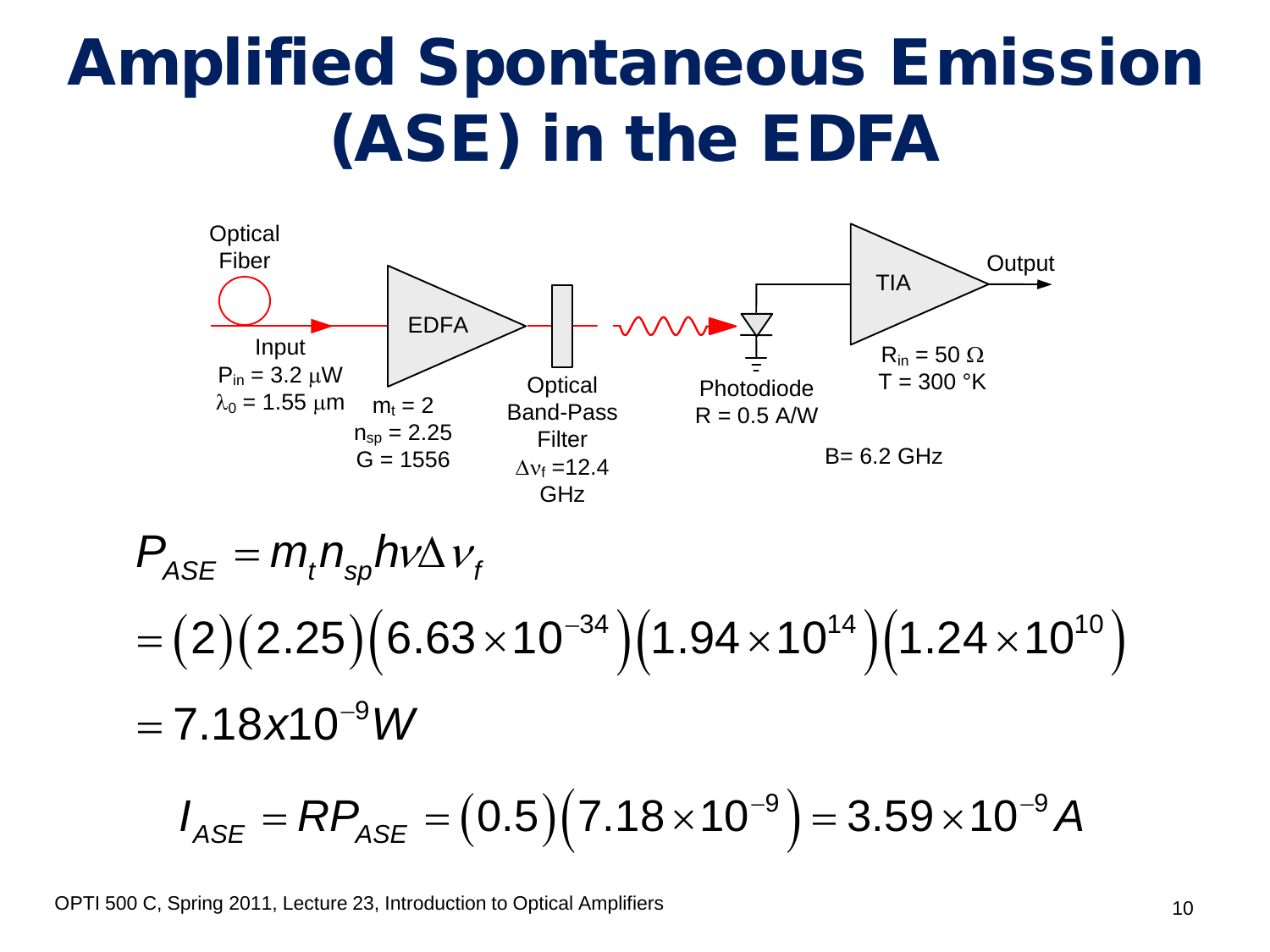#### "Beat" Noise from the EDFA